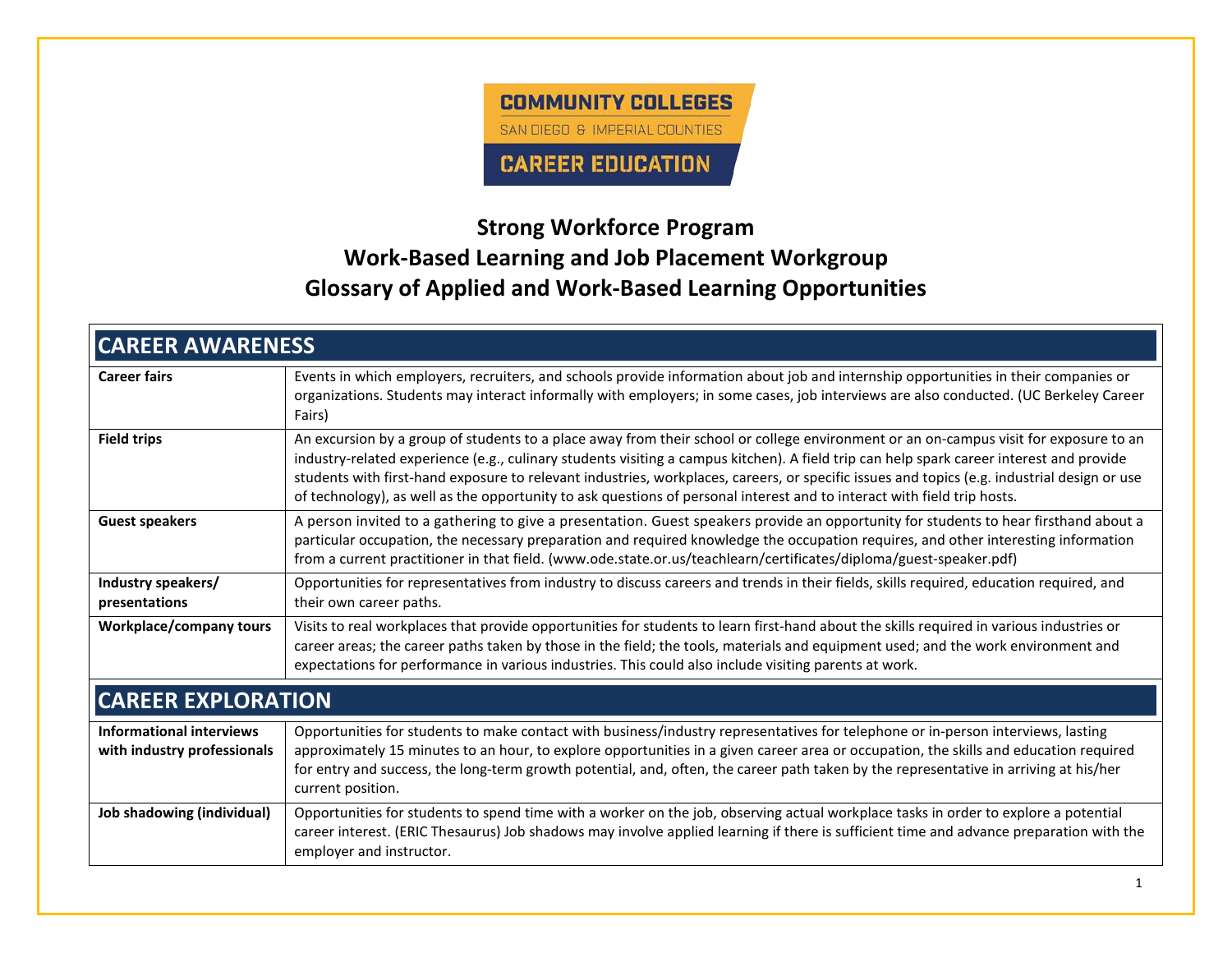| <b>CAREER PREPARATION</b>                                               |                                                                                                                                                                                                                                                                                                                                                                                                                                                                                                                                                                                                                                                                                                                                                                                                                                                                                                                                                                 |  |
|-------------------------------------------------------------------------|-----------------------------------------------------------------------------------------------------------------------------------------------------------------------------------------------------------------------------------------------------------------------------------------------------------------------------------------------------------------------------------------------------------------------------------------------------------------------------------------------------------------------------------------------------------------------------------------------------------------------------------------------------------------------------------------------------------------------------------------------------------------------------------------------------------------------------------------------------------------------------------------------------------------------------------------------------------------|--|
| Capstone projects                                                       | Projects involving a process in which students pursue independent research or work on a question or problem of their choice, engage<br>with the scholarly debates in the relevant disciplines, and $-$ with the guidance of faculty and industry mentors $-$ produce a substantial<br>paper or product that reflects a deep understanding of the topic                                                                                                                                                                                                                                                                                                                                                                                                                                                                                                                                                                                                          |  |
| <b>Classroom projects or</b><br>challenges with industry<br>involvement | Substantial classroom projects or challenges in which industry representatives provide guidance in design and implementation as well<br>as assessment or feedback. Examples include robotics projects supported by local engineers or construction projects supported by local<br>union representatives. Industry-informed projects can be useful when logistics or other constraints make workplace placements<br>difficult. Classroom challenges, sometimes use for formative assessment purposes, may include problems to solve or student<br>competitions juried by employers.                                                                                                                                                                                                                                                                                                                                                                              |  |
| <b>Internships (Unpaid)</b>                                             | Sustained work-based learning experiences designed to enrich and expand classroom learning, showing students how their learning is<br>applied in the world outside of school, and offering access to tools, equipment, facilities, and expertise that are generally not available<br>at school. Learning objectives are specified and student performance is assessed. In unpaid internships, learning takes precedence over<br>production. (WestEd, Work-Based Learning in California)                                                                                                                                                                                                                                                                                                                                                                                                                                                                         |  |
| <b>Internships (Paid)</b>                                               | Sustained work-based learning experiences designed to enrich and expand classroom learning, showing students how their learning is<br>applied in the world outside of school, and offering access to tools, equipment, facilities, and expertise that are generally not available<br>at school. Learning objectives are specified and student performance is assessed. In paid internships students are required to meet the<br>employers' expectations for productive work; these expectations, however, unlike in regular jobs, are discussed in advance with the<br>employer and crafted to ensure that they also address the students' learning goals. (WestEd, Work-Based Learning in California)                                                                                                                                                                                                                                                          |  |
| <b>Mentorships with industry</b><br>professionals                       | One-to-one relationships between students and more experienced professionals in chosen fields of interest to explore career and<br>related issues. Career mentors foster the student's development by providing challenges, encouragement, guidance, and resources.<br>(U.S. Congress, Office of Technology Assessment)                                                                                                                                                                                                                                                                                                                                                                                                                                                                                                                                                                                                                                         |  |
| <b>Research-based and field</b><br>experiences                          | Opportunities for students to participate in unpaid and paid research projects (e.g. in sciences, social sciences, media studies) and field<br>experiences (e.g. in environmental sciences) that extend classroom learning. Research-based and field experiences teach skills that are<br>difficult to teach or learn in classrooms (e.g. the importance of calibrating instruments or the importance of safety procedures),<br>demystify and enhance motivation for learning research skills or exploring the natural world, support critical thinking in the collection<br>and use of data, and provide opportunities to apply knowledge learned in the classroom to the real world outside of school.                                                                                                                                                                                                                                                        |  |
| <b>Service learning</b>                                                 | A teaching and learning strategy that integrates meaningful community service with instruction and reflection to enrich the learning<br>experience, teach civic responsibility, and strengthen communities. (Learn and Serve America National Service Learning Clearinghouse<br>and Mesa College)                                                                                                                                                                                                                                                                                                                                                                                                                                                                                                                                                                                                                                                               |  |
| Student-run commercial or<br>social enterprises                         | Enterprises that produce goods or services for sale or use to people other than the students involved. Examples include student run<br>cafes or video production studios that serve clients and generate revenue. Social enterprises focus on social rather than commercial<br>activity. Examples include community planning projects or energy auditing for local residents. Social enterprises differ from traditional<br>service learning in that students may offer their service as a team, much like a consulting firm, in contrast to participating individually in<br>existing activities offered by non-profit organizations or community initiatives. As "social entrepreneurs," students diagnose problems<br>and propose solutions, and thereby build research and project management skills, as well as content knowledge. Social enterprises may<br>also be called "community-based projects." (Stern and McCoy, Social Enterprises for Learning) |  |
| Volunteering/<br>community service                                      | Voluntary service activities that may or may not be connected to classroom curriculum, but which offer opportunities for exploring<br>careers and learning by doing real work.                                                                                                                                                                                                                                                                                                                                                                                                                                                                                                                                                                                                                                                                                                                                                                                  |  |